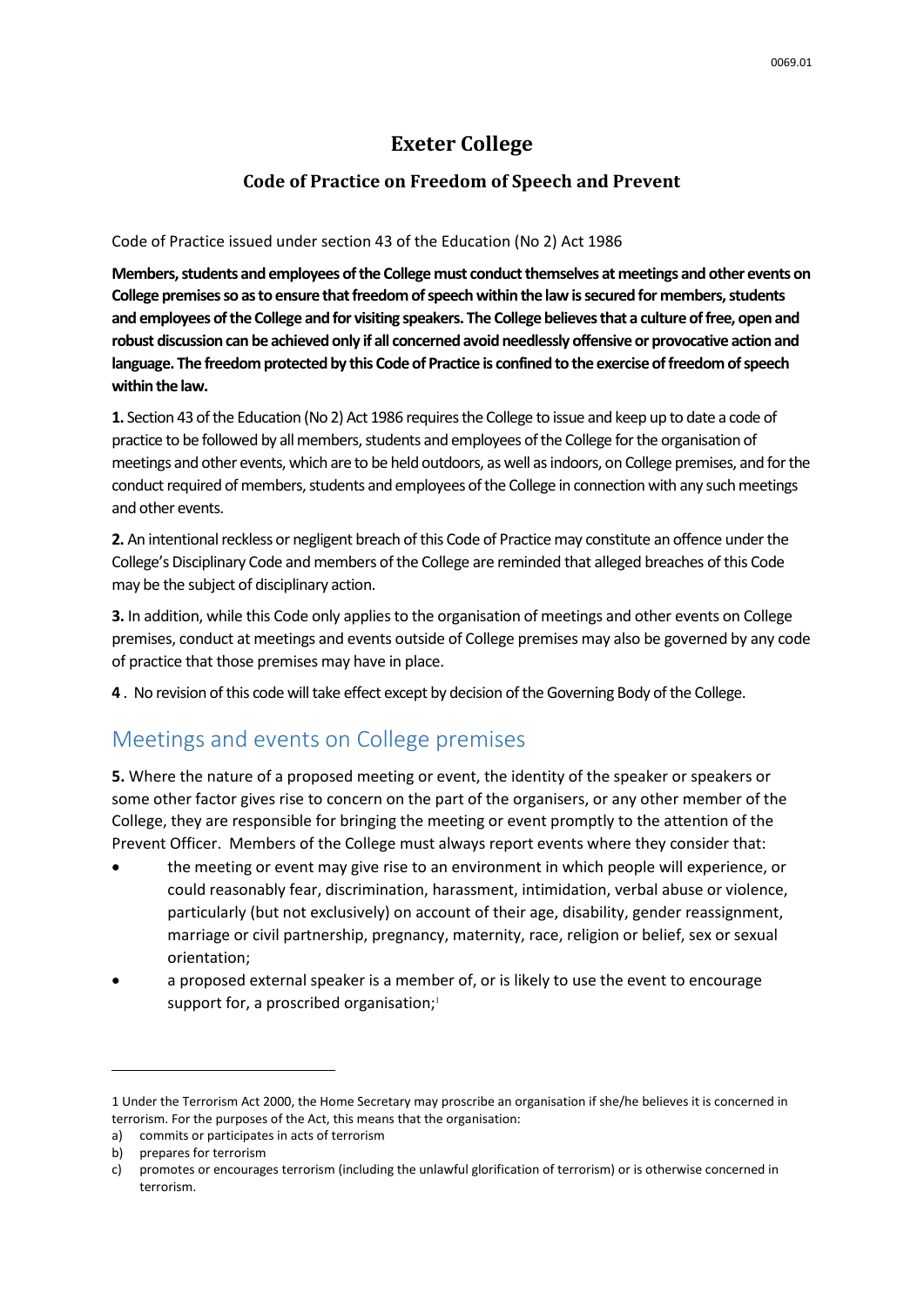the meeting or event is likely to pose a risk to health and safety of those lawfully on College premises; or that it may prompt a risk to public safety.

As required by section 12 of the Terrorism Act 2000, the College will not provide a platform for speakers where it is known that:

- the proposed speaker belongs to, or professes to belong to, a proscribed organisation; or
- the proposed speaker will use the event to support, or to further the activities of, a proscribed organisation.

**6.** Any member of the College who is in any doubt about the application of this Code of Practice to any meeting, event or public gathering on College premises is under an obligation to consult the Prevent Officer, who will determine whether the provisions of the Code apply.

### Procedure

**7.** Organisers must supply details of the following:

- time and date of the proposed meeting or event;
- proposed location of the meeting or event;
- the names, addresses and colleges (if any) of the organisers;
- the name of the organisation making the arrangements;
- the name of any expected speaker and whether or not they are a member of the University;
- an overview of the meeting or event and the topics that will be covered;
- whether the event will be open to members of the public.

**8.** Information is required at least seven working days in advance (although the Prevent Officer may, at their discretion, agree to receive information closer to the time of the meeting than this). The Prevent Officer may cancel any meeting or event where the required information has not been provided seven working days in advance.

9. For any event or meeting, the proposed addition or deletion of any speaker or component of the programme as supplied under Clause 8 above must be submitted to, and secure the approval of the Prevent Officer, in advance of the event or meeting. Such changes may result in the cancellation of the event.

**9.** The Prevent Officer may consult with relevant College and University Officers or outside bodies as appropriate.

## Decisions

**10.** The Prevent Officer shall have the power to do the following in relation to any meeting or event on college premises:

- to give such directions and to adopt such measures as seem appropriate to prevent or minimize the delay or disruption of it;
- to postpone, relocate or impose conditions on it. Conditions may include, but are not limited to, a requirement that tickets should be issued, that an adequate number of stewards should be provided, that the police should be consulted about the arrangements, and that the time and place of the meeting should be changed.
- if the Prevent Officer considers it to be necessary and proportionate to meet the college's legal obligations, they may require that the event include a speaker or speakers who will present different arguments or points of view.